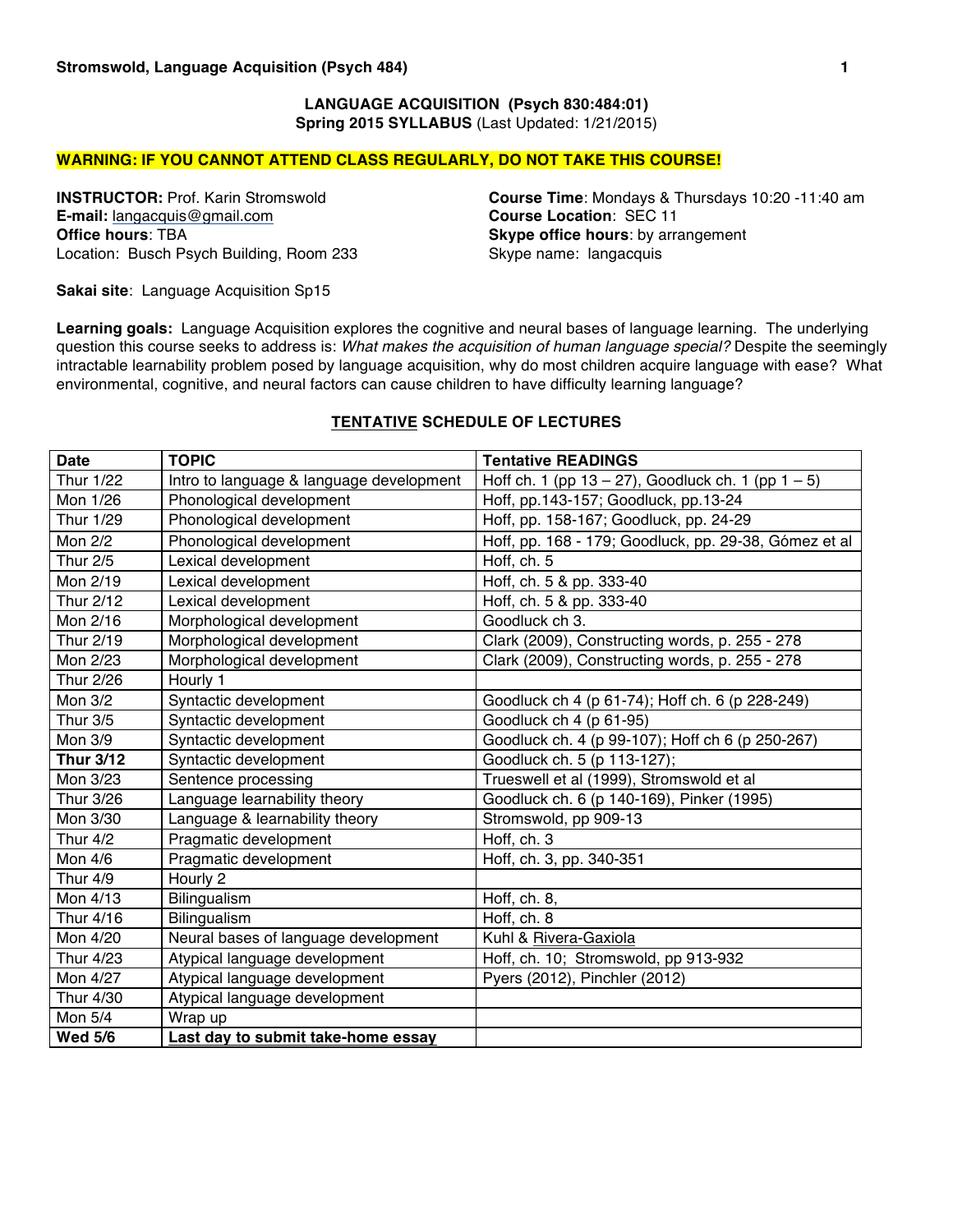#### **Stromswold, Language Acquisition (Psych 484) 2**

#### **Required Readings (all available on sakai site)**

Chen Pichler (2012). Language acquisition (chapter 12). In R. Pfau, B. Woll and M. Steinbach (eds.) *Handbook of Linguistics and Communication Science: Sign Language*. Berlin: de Gruyter.

Clark, E (2009). Constructing words, p. 255 – 278. *First Language Acquisition.* Cambridge University Press.

Hoff, E. 2008/2009. Chapters from *Language development, fourth edition*. Wadsworth.

Goodluck, H. 1991. Chapters from *Language acquisition: A Linguistic Introduction*. Blackwell.

Gómez, GM, Berent, I, Benavides-Varela, S, Bion, RAH, Cattarossi, L, Nespor, M and Mehler, J. (2014) Language universals at birth. *Proceedings of the National Academy of Science 111:* 5837-5841.

Kuhl, P & Rivera-Gaxiola M. (2008) Neural substrates of language acquisition. *Annual Review of Neuroscience 31*:511- 34.

Pinker, S. 1995. Language acquisition, pp 147-157. In LR Gleitman & M. Liberman (eds). *An Invitation to Cognitive Science, 2nd edition: Language*. MIT Press.

Pyers J.E. (2012) Sign Languages. In: V.S. Ramachandran (ed.) The Encyclopedia of Human Behavior, vol. 3, pp. 425- 434. Academic Press.

Stromswold, K. 2000. The cognitive neuroscience of language acquisition. M. Gazzaniga (ed.), *The new cognitive neurosciences, second edition*, 909-932. Cambridge, MA: MIT Press.

Stromswold, K. (under review). Why Children Understand and Misunderstand Sentences: An Eye-tracking Study of Passive Sentences

Trueswell et al. 1999. Kindergarten path effect. Cognition

Trueswell, JC, Medina, TN, Hafri, A, Gleitman LR (2013). Propose but verify: fast mapping meets cross-situational word learning. Cognitive Psychology 66(1): 126-56

#### **Note: Additional readings may be assigned throughout the semester.**

## **GRADING**

Final grades will be determined by the total number of points earned in the class. Grades will be scaled so that the topscoring student receives 100 points for the course. For example, if the top scoring student earns 95 points during the course, all students will have an additional 5 points added to their final grade. Course grades will be assigned as follows: **A (90-100 points); B+ (85-89 points); B (80-84 points); C+ (75-79 points); C (70-74 points); D (60-69 points); F (<60)**

**Quizzes**: On-line, non-cumulative multiple choice quizzes, worth a total of 20 - 25% of grade **Hourly 1**: In-class, closed book, cumulative exam, worth 20 - 25% of grade **Hourly 2**: In-class, closed book, cumulative exam, worth 20 - 25% of grade **Take home essay:** 20 - 25% of grade **Class participation** (e.g., attendance, discussion, in-class assignments): 10 – 20 % of grade

Makeup quizzes & exams will not be given without a note from a doctor, dean or other appropriate person.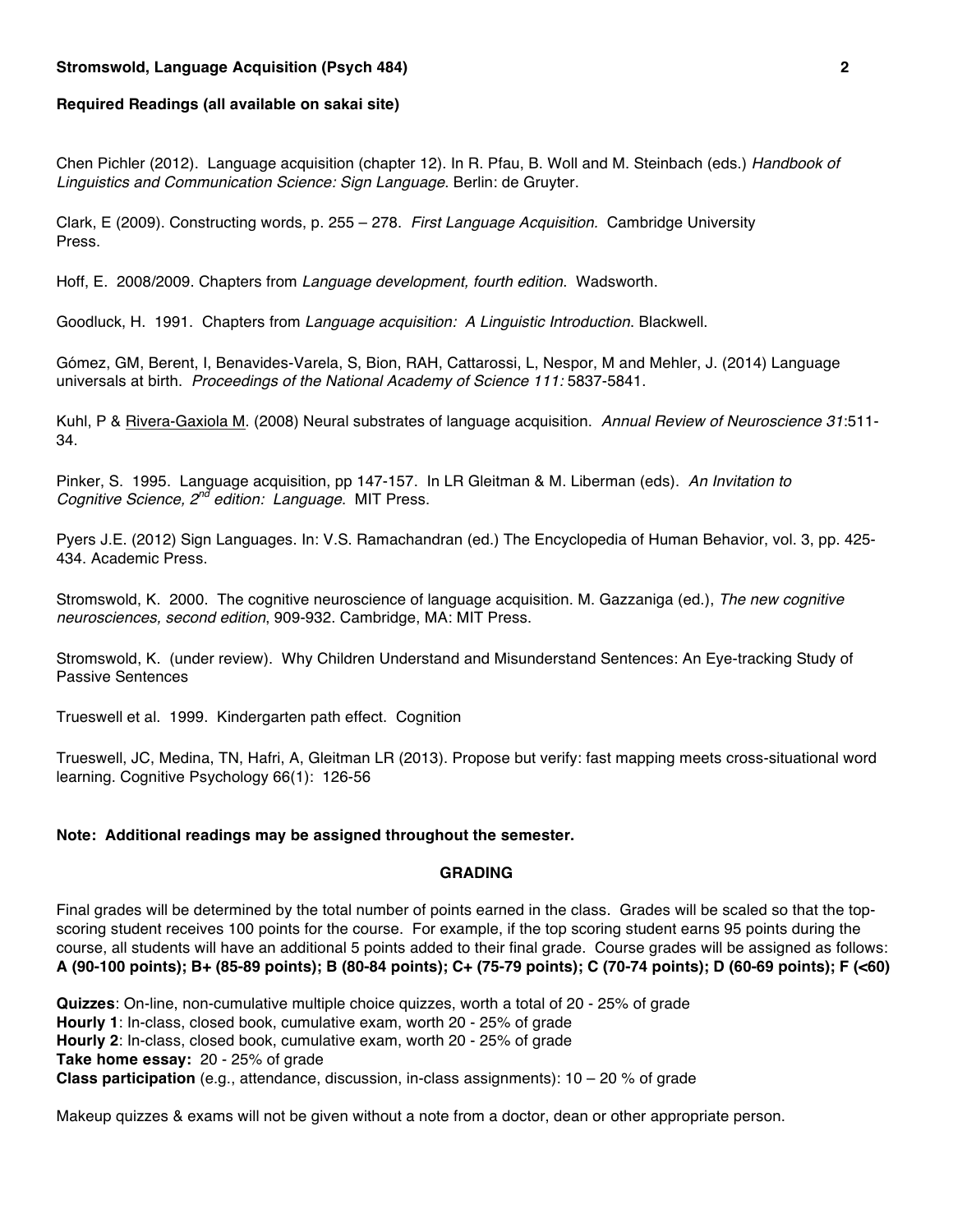# **WEEKLY ONLINE QUIZZES**

**Content.** There will be 10-13 online quizzes

- Non-cumulative: covers material in that week's lectures and reading assignments
- Test basic understanding of material you need to know to understand subsequent material

#### **Format:**

- Between 5 10 questions (multiple choice, true/false, matching etc.)
- Untimed (but only available for a 24 hours)
- Open book & notes
- **All work must be done independently!** 
	- o No copying, photographing or recording the questions
	- o No collaborations or consultations with anyone else
	- o No posting or discussing questions/answers with anyone else
	- $\circ$  Anyone caught GIVING or RECEIVING help on a quiz will get a zero for ALL quiz grades

#### **Mechanics**

- Quizzes will be online on Sakai's tests/quizzes section
- Quizzes will generally be "live" on Sunday from 12 am to 11:55 pm (for exceptions, see Quiz schedule below)
- Quizzes must be taken during the period that the quiz is "live."
- Location: You may take the quizzes wherever you want. Just make sure you have a GOOD internet connection and are able to see images and hear files.
- Number of quizzes: approximately 12 (plus "dry run" extra credit quiz

## **Benefits:**

- Can monitor progress/understanding of material
- The material in this course builds on itself, just like in a math class, so it is important to keep up  $\circ$  Weekly quizzes reduce the temptation to procrastinate until right before the midterm or final
- Spaced learning is more effective than cramming

## **"Dry Run" Extra Credit quiz**

- Time: Friday 1/23 @ 12:00 am Fri 1/30 @ 11:55 pm
- Value: worth 1 extra credit point
- Material covered: questions about you background, mechanics of the course & quizzes (e.g., exam dates, listening to files, viewing pictures)
- Goals
	- o Successfully access the system, take the quiz & save the results
	- o Learn what the interface is like
	- $\circ$  Learn if you have technical problems (software/hardware incompatibility, internet issues, etc.)
	- o Help me pitch the course at the right left

## **TAKE-HOME ESSAY (Due at the end of reading period)**

You will write a short (5–page double-spaced) paper in which you compare and contrast the acquisition of signed and spoken languages. The basis of your paper should be the class discussion and readings, especially the papers on sign language acquisition by Chen Pichler (2012) and Pyers (2012), but you are free to use other articles or sources.

**DO NOT PLAGIARIZE.** If you are caught plagiarizing, you will not receive for any of the assignments. Furthermore, depending on the egregiousness of the plagiarism, I reserve the right to lower your final grade and/or notify your dean about the plagiarism.

## **PLAGIARISM**

- 1. If you copy something that is in print ANYWHERE (books, journals, popular magazines, on-line blogs, mailing lists etc.), you are plagiarizing.
- 2. Taking someone else's words and substituting a word here or there is still plagiarism.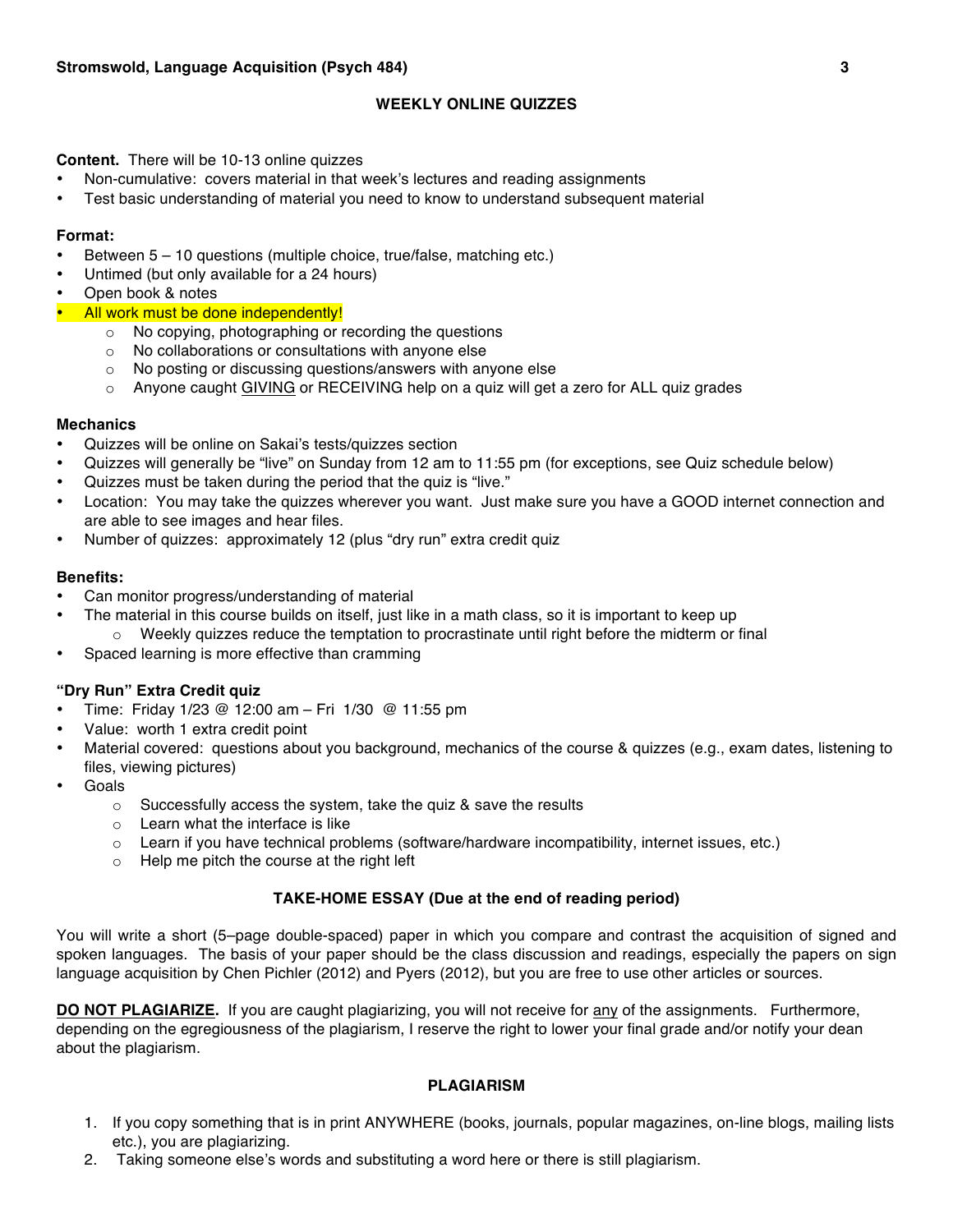## **Stromswold, Language Acquisition (Psych 484) 4**

- 3. Paraphrasing someone else's words but 'borrowing' their line of argument and reasoning is plagiarism.
- 4. Even if you are in a pinch and facing a looming deadline, don't plagiarize. It's stealing. Better to hand in something that is yours than to hand in something that you stole.
- 5. For more guidelines,
	- 20 minute interactive-tutorial on Plagiarism and Academic Integrity: http://www.scc.rutgers.edu/douglass/sal/plagiarism/intro.html
	- Camden Plagiarism Tutorial: http://library.camden.rutgers.edu/EducationalModule/Plagiarism/
	- Don't Plagiarize: Document Your Research! : http://www.libraries.rutgers.edu/avoid\_plagiarism

# **LECTURE SLIDES**

**WARNING: IF YOU CANNOT ATTEND CLASS REGULARLY, DO NOT TAKE THIS COURSE!** The exams will stress the material that I present in class, and some material is not in the books. The posted lecture slides are only meant to aid you in taking notes during class. They are not substitutes for attending class**.** 

I will try to post the lecture slides before the lectures. I recommend you look over the slides before lecture and bring a copy of them to class to take notes on. Three caveats about the slides

1. The lecture slides are only meant to aid you in taking notes during class, and to remind you of what was covered in class. They are not substitutes for attending class.

2) Because I post the slides BEFORE the lectures, they are subject to change. I recommend that you check the sakai site periodically to make sure you have the most up-to-date version.

3) Despite my best efforts, sometimes the slides will contain typos. If you think you have found a serious typo (one that affects meaning), send email to langacq@gmail.com

## **UNGRADED EXERCISES**

Periodically, I may give you exercises to do at home. These exercises are designed to help you learn the material and/or extend your knowledge. You will not be asked to do hand them in and they do not count towards your grade. Answers will not be posted. Rather, if you have trouble with an exercise, you should ask me to go over it in class or you can get help during my office hours.

In general, you should do exercises after the corresponding lecture. For example, you should do the Speech Perception exercise after the Speech Perception lecture. Sometimes, we will go over the exercises in the beginning of the next class. Sometimes we will do so because a number of students had trouble completing the exercise, and sometimes we will do so because the exercise involves students generating their own examples of phenomena.

## **WARNING ABOUT USING COMMERCIAL SITES (e.g., StudyBlue etc.)**

1. All of the materials on this course's sakai site are copyrighted (e.g., syllabus, lecture notes, lecture slides, study guides, tests, readings, etc.)

- o They are exclusively for students enrolled in the course
- $\circ$  You may download sakai resources and edit them as you wish for the purposes of preparing for this course.
- $\circ$  You may not give or sell the material to anyone who is not enrolled in the course
- $\circ$  Specifically, you may not publish or post any of the material on another non-commercial or commercial site (e.g., StudyBlue etc.). Doing so is illegal.
- 2. What appears on StudyBlue is often inaccurate, out-of-date etc.

## **STUDY GUIDE FOR LANGUAGE ACQUISITION**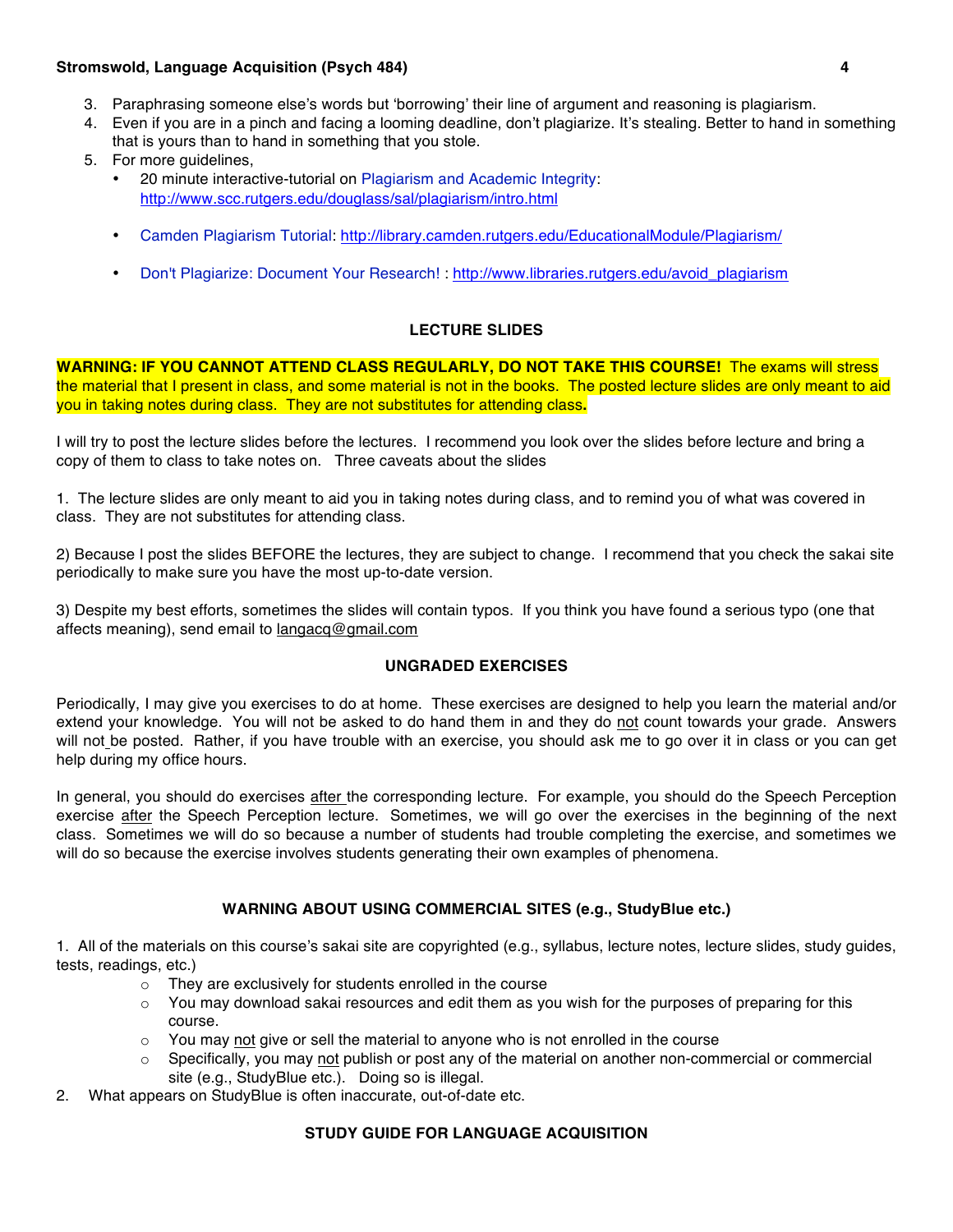# **12 hints for doing well in this class:**

- 1) Come to every class and take good notes. If you do miss a class, get the notes from a classmate. I stress different topics in my lectures than those stressed in the readings. The material I stress in lecture tends to appear on exams.
- 2) Spend 10 minutes immediately after each lecture going over your lecture notes, reconstructing the lecture and making sure you understand the "key concepts" for the day.
- 3) Spend the 10 minutes before each lecture going over the lecture notes and "key concepts" from the previous class.
- 4) At least skim the assigned lecture notes and readings before each class.
- 5) When you go back and reread the chapters and articles, use the lecture notes to guide your reading.
- 6) If you are having trouble with one of the readings for a topic, talk to me about supplementary readings.
- 7) If you don't understand something said in the lectures or in the readings, let me know. Ask a question in class or come to my office hours. Chances are if you are confused, others are too.
- 8) Use your lecture notes and the "key concepts" to review for exams
- 9) Do not try to cram. The material in this course builds on itself, just like in a math or physics course and the exams are cumulative. If you don't learn the material in the beginning of the course, you are going to be lost.
- 10) Use the chat room! Chances are if you have a question, someone can answer it.
- 11) Form a study group and quiz each other on key concepts. Study groups can be physical or virtual.
- 12) Create a group study document
- 13) Even though the quizzes are open book, the quizzes are timed, so make sure you have done the readings and reviewed your notes and the slides BEFORE taking a quiz.

## **Some Related Websites**

## **INTRODUCTION TO LANGUAGE AND LANGUAGE ACQUISITION**

http://www.yourdictionary.com/library/ling001.html Humorous piece on language acquisition

http://childes.psy.cmu.edu

CHILDES: Child Language Data Exchange System. Tools for studying children's language acquisition through the study of conversational interactions. The site features a database of transcripts, programs for analysis, and methods of coding data, among other things.

http://www.yourdictionary.com/library/index.html#baldi Tongue in-cheek language essays

http://www.geocities.com/CollegePark/3920/index.html An overview of the field and brief descriptions of its subdisciplines.

http://www.mc.maricopa.edu/academic/cult\_sci/anthro/Language/what1.html An introduction to the patterning of sounds, words, and phrases. Includes exercises and sound clips.

http://www.zompist.com/langfaq.html Linguistics FAQ

#### **PHONOLOGY**

http://news.bbc.co.uk/1/hi/sci/tech/721554.stm Role of babbling in language acquisition

http://www.cbsnews.com/stories/2002/08/29/tech/main520252.shtml Decoding baby babble

http://www.easytofindchildcare.com/Sounds/babybabble.wav Example of baby babbling: what type of babbling is this?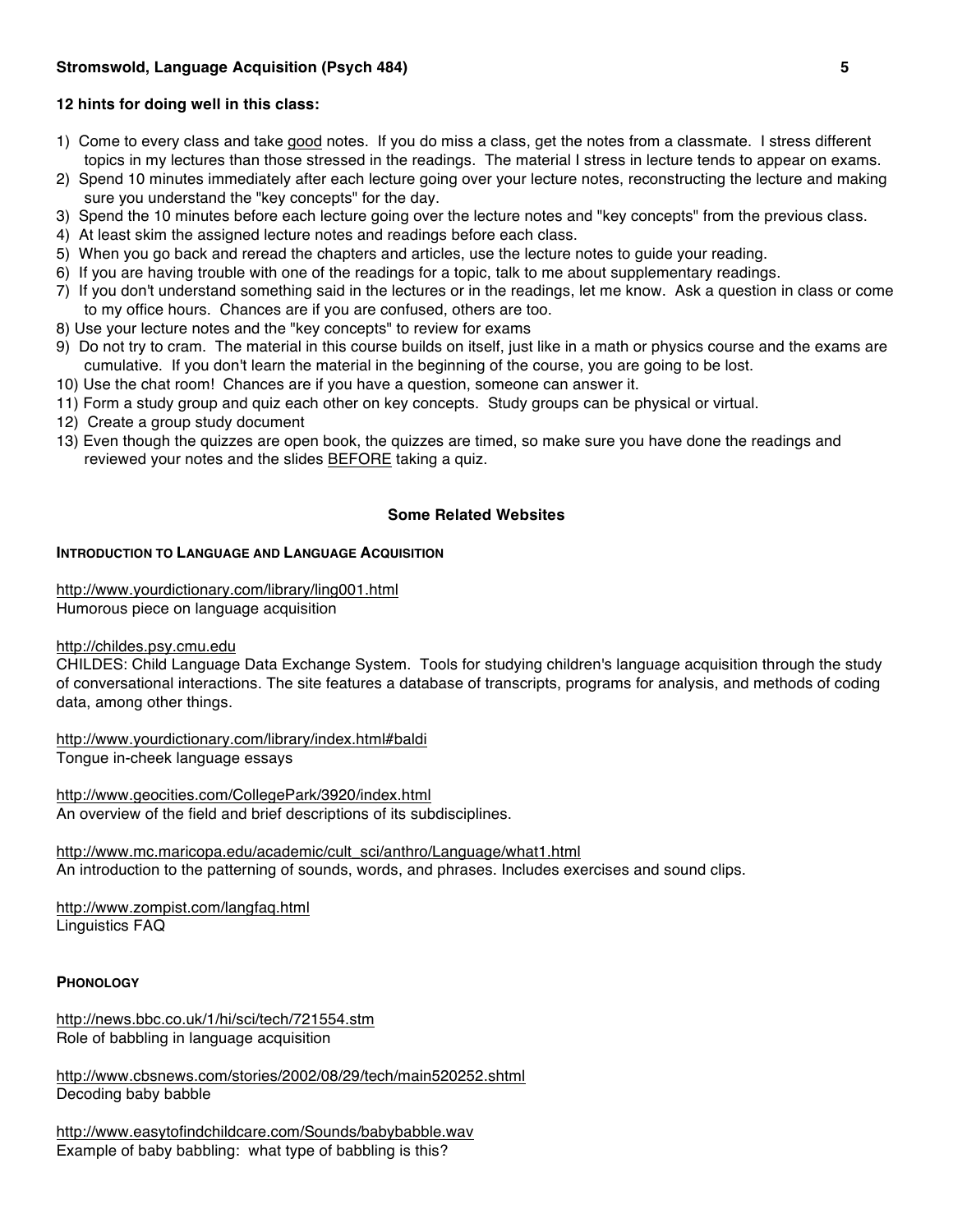http://hctv.humnet.ucla.edu/departments/linguistics/VowelsandConsonants/vowels/contents.html

Lots of video and audio clips of sounds around the world

http://www2.arts.gla.ac.uk/IPA/ipa.html

Includes the full IPA chart and audio files, as well as information on the organization.

http://www.umanitoba.ca/linguistics/russell/138/notes.htm

Notes from a phonetics course at the University of Manitoba, including phonetic transcriptions of English, vocal tract anatomy, properties of consonants and vowels, and acoustic phonetics, among other things.

http://www.ling.yale.edu/Ling120/index.html

The homepage for a course at Yale. Includes lecture materials and audio-video clips.

http://www.phon.ucl.ac.uk/project/siphtra.htm

These interactive tutorials from University College London are part of a project called System for Interactive Phonetics Training and Assessment. They include voicing, plosives (i.e., stops), and other topics.

http://hctv.humnet.ucla.edu/departments/linguistics/VowelsandConsonants/vowels/chapter10/percpetial.html Categorical speech perception demonstrations

http://www.psy.cmu.edu/~lholt/php/gallery\_context.php More speech perception demos

## **LEXICON**

http://www.sci.sdsu.edu/cdi

The MacArthur Communicative Development Inventories. These are parent report forms to assess the development of language and communication in children. Included are lexical norms for English vocabulary acquisition showing when particular words and expressions are acquired.

http://thisisnotthat.com/humor/language.html#conundrum Linguistic conundrums

http://memory.psych.upenn.edu/wordpools.php

Links to on-line lexicons & dictionaries that provide frequency information, imagability ratings, orthographic regularities, free association norms etc. about words.

http://www.psy.uwa.edu.au/mrcdatabase/uwa\_mrc.htm MRC psycholinguistic interactive lexical database. This database includes age of acquisition ratings **MORPHOLOGY**

http://www2.hawaii.edu/~bender/paradox.html Morphological paradoxes

http://www.yourdictionary.com/library/ling005.html

This short essay from Robert Beard's files illustrating what morphology is begins with "Jabberwocky," compares lexemes and morphemes, and makes a stop at Tagalog reduplication along the way.

http://www.ruf.rice.edu/~kemmer/Words/morphemes.html

A definition and illustration of the concept of a morpheme using examples from English.

http://www.quinion.com/words/articles/unpaired.htm Unpaired words or why people aren't couth, kempt or ruly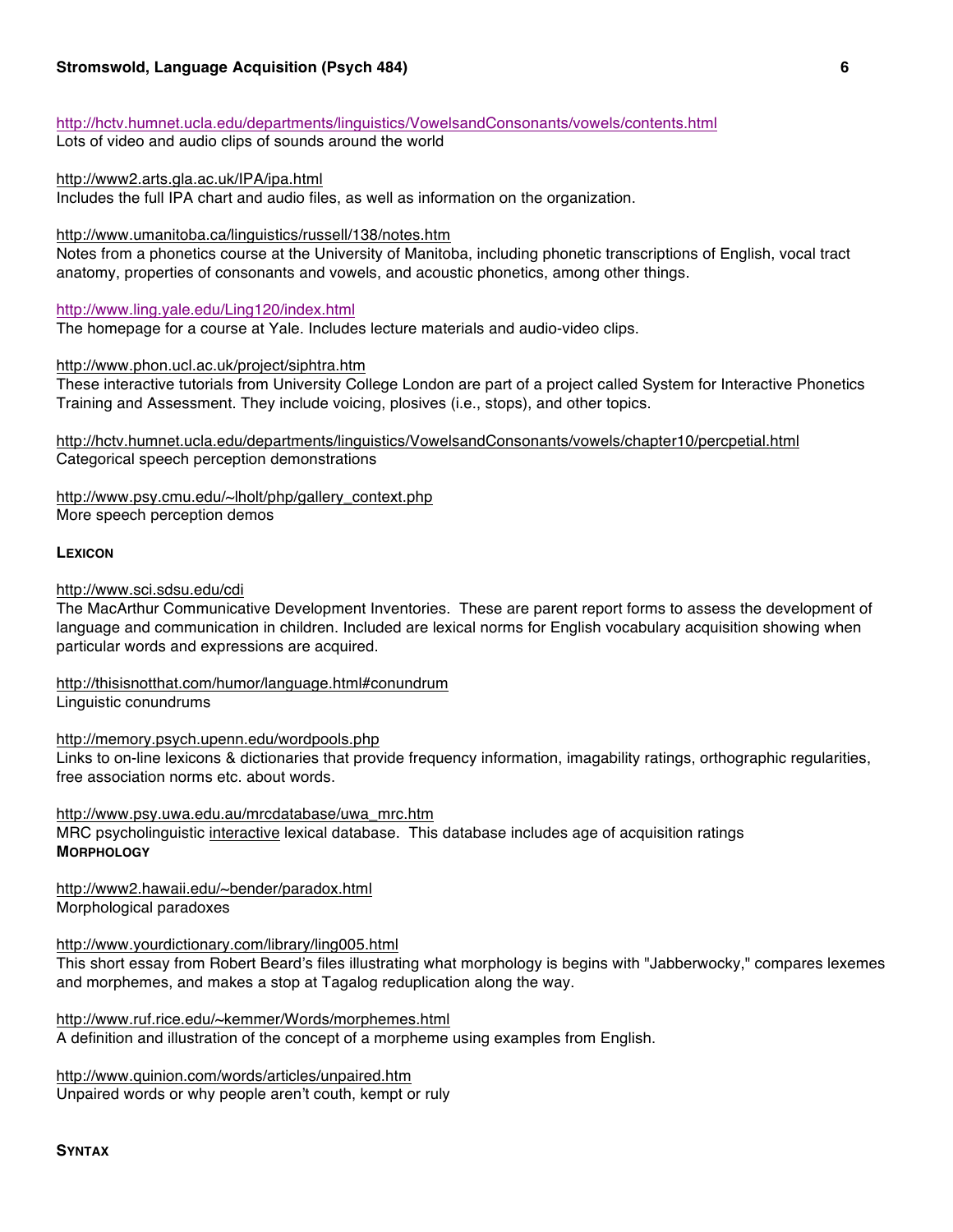## **Stromswold, Language Acquisition (Psych 484) 7**

http://www.yourdictionary.com/library/ling004.html A lighthearted introduction to syntax from Robert Beard's files.

http://www.yourdictionary.com/library/ling003.html A lighthearted introduction to syntax from Robert Beard's files.

http://babelfish.altavista.com/translate.dyn

This engine translates entire paragraphs back and forth between English, French, German, Italian, Portuguese, and Spanish.

**SECOND LANGUAGE ACQUISITION AND BILINGUALISM** http://www.hw.ac.uk/langWWW/icsla/icsla.htm

#### **NEUROLINGUISTICS**

http://www.biology.about.com/science/biology/library/organs/brain/blbrain.htm Anatomy of the Brain. An outline with illustrations for students. Includes concise sections on Broca's area and Wernicke's area

http://www.stroke.cwc.net/niweb/faq.htm - 14 different parts of the brain do

What Do Different Parts of the Brain Do? Question 12 in a series of frequently asked questions written for stroke victims and their families features a clear, color-coded, numbered diagram of the left hemisphere, with an explanation. Scroll down to read question 13 concerning speech problems.

Aphasia http://www.asha.org/speech/disabilities/Aphasia\_info.cfm http://fuzzy.iau.dtu.dk/aphasia.nsf http://www.asha.org/speech/disabilities/index.cfm http://www.med.harvard.edu/AANLIB/home.html http://www.aphasia.org/aphasiawebbypeople.php

## **LANGUAGE ACQUISITION IN SPECIAL CIRCUMSTANCES**

Growing up different: http://www.pbs.org/saf/1205/video/watchonline.htm

http://www.asha.org/speech/disabilities/index.cfm

Linguistic isolates ("wild children"):

http://www.pbs.org/wgbh/nova/transcripts/2112gchild.html Nova #2112G: Secret of the Wild Child. The broadcast transcript of a *Nova* program on Genie. Includes interview material with Susan Curtiss and others involved in caring for Genie and studying her development.

Deafness : http://www.pbs.org/wnet/soundandfury/ http://www.bbc.co.uk/science/horizon/silenttran.shtml

Deafplanet: http://www.deafplanet.com/en/deafplanet/

Cochlear implant demonstrations: http://www.utdallas.edu/~loizou/cimplants/cdemos.htm

Down Syndrome: http://www.nas.com/downsyn/

Williams Syndrome: http://www.williams-syndrome.org/facts.htm